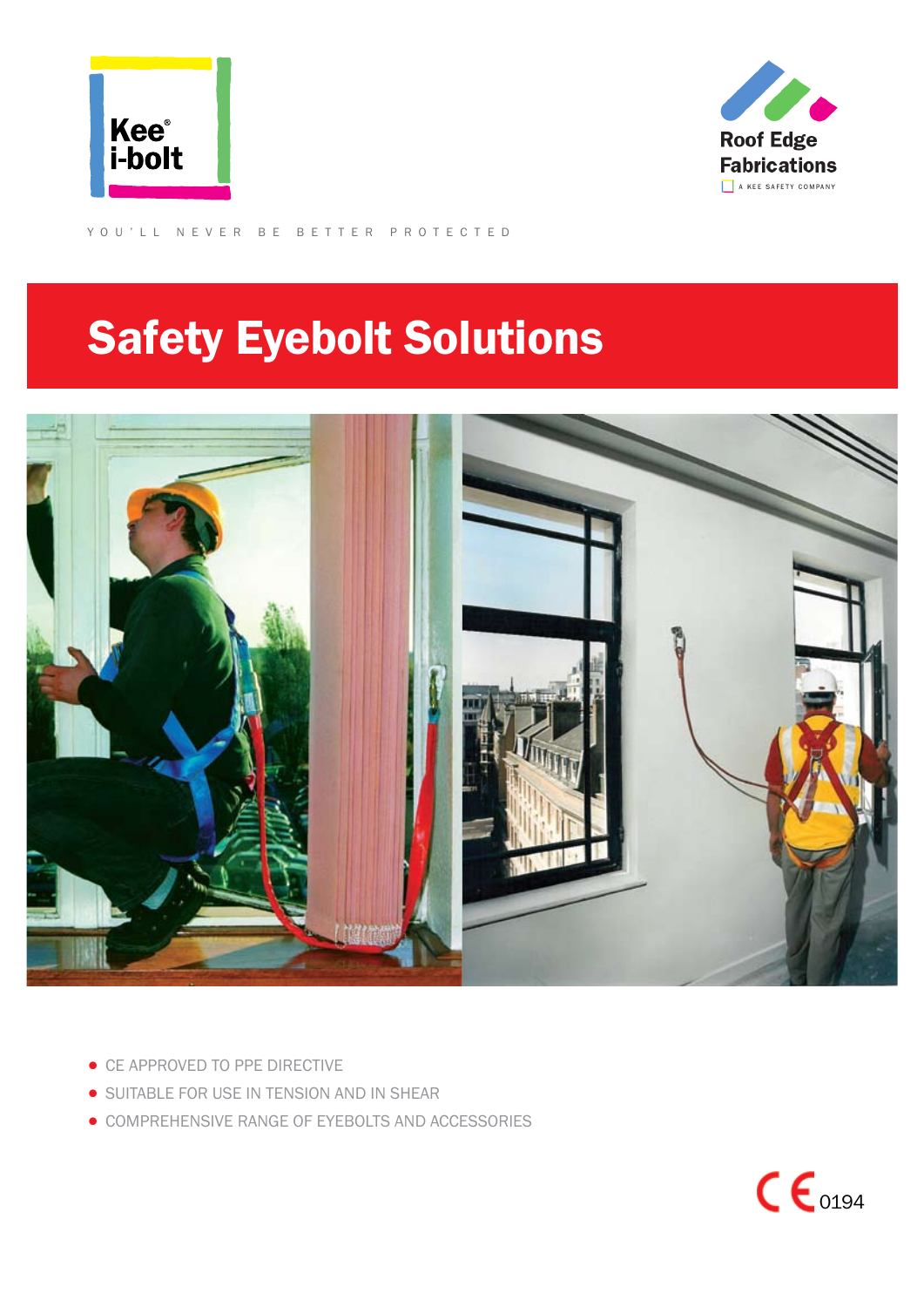# The Removable Safety Solution for Fall Protection

The **KEE I-BOLT** range offers a comprehensive selection of Class A1 safety anchors. The RINGANKA portfolio comprises three different lengths of eyebolt suitable for use in a range of materials; brick, concrete, masonry and steel. However, it is important that the correct eyebolt is used to suit the material and that the positioning is determined by a competent person. **KEYANKA** is a removable eyebolt which is unobtrusive where visual presentation is important. Each of the products has been independently tested at the National Engineering Laboratory and is CE approved to meet the PPE Directive.

As a leading supplier of fall protection solutions, Kee **Safety** offers a range of collective and personal protection products including KEEGUARD, KEE DOME, KEE ANCHOR and **KEE ROOFPOINT**. Our technical team can offer practical assistance in all aspects of design, installation and compliance with relevant standards for each of the products.









# Why you need KEYANKA

By using a correctly installed and tested **I-BOLT** system you can ensure the health and safety of anybody who works in an environment which calls for safe and tested fall protection. The **KEYANKA** safety eyebolt offers a removable unobtrusive solution to traditional eyebolts for use in more prestigious buildings. The permanently installed grade 316 stainless steel anchor socket is concealed by a flush fitting white plastic cover, which blends in with most interior designs.

Equipped with the **KEYANKA** eyebolt at the end of their lanyard, the operator uses a simple `key' action with sprung locking movement, to provide a fast and safe attachment. The eyebolt is able to rotate 180˚ whilst still attached to the socket to provide the best orientation in event of a fall arrest situation, and can only be removed by five simple, separate but deliberate, sequential movements.

### Kee® i-bolt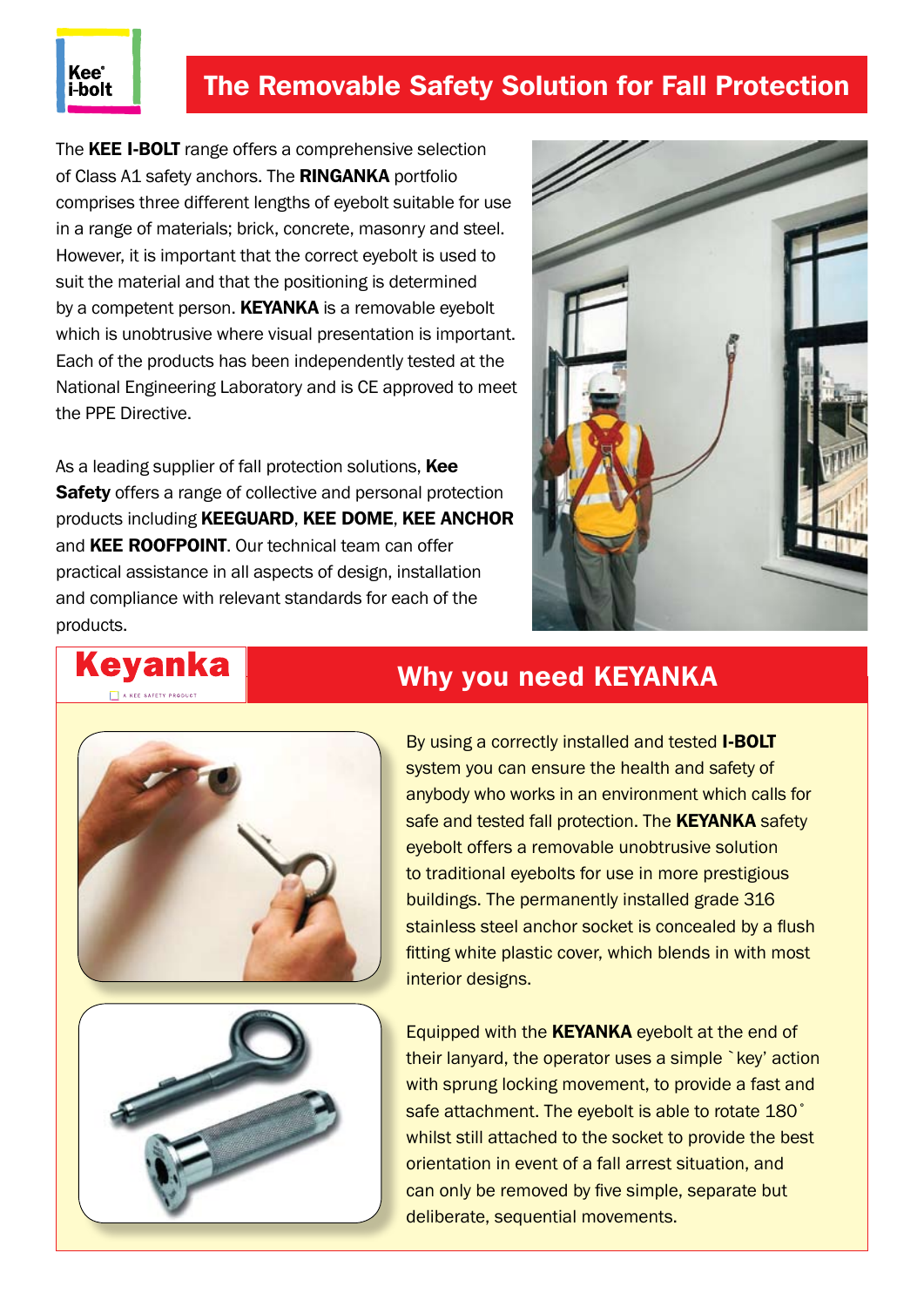## 'Kee' Features of Keyanka

- Independently tested at N.E.L. (National Engineering Laboratory, East Kilbride, N.B. 0320)
- Conforms to CLASS A1 EN 795, BS 7883 & ISO 14567
- CE Approved to PPE Directive
- Removable Eyebolt



- 2 When using **KEY-EXTSOC** extension sockets, the KEYANKA (KEY-STEEL) must be fully screwed in to the collar.
- **3 KEYANKA** and extension sockets should be ordered separately.
- Produced from Grade 316 Stainless Steel
- Flush fitting white plastic cover to blend in with most interior designs
- Spring loaded locking action
- Variety of fixing options including concrete, brick, steelwork and cavity walls
- Optional Stainless Steel or Brass Cap



**KEY-CONC** Standard **KEYANKA** socket suitable for resin bonding into minimum 150mm thick concrete ONLY. NO cantilever permitted.



**KEY-BRICK Standard KEYANKA socket with** knurled extension suitable for resin bonding into min. 225mm thick solid masonry. NO cantilever permitted.



**KEY-THRO Standard KEYANKA socket with** additional M12 threaded extender. For use as through bolt fixing (e.g. in cavity walls). NO cantilever permitted.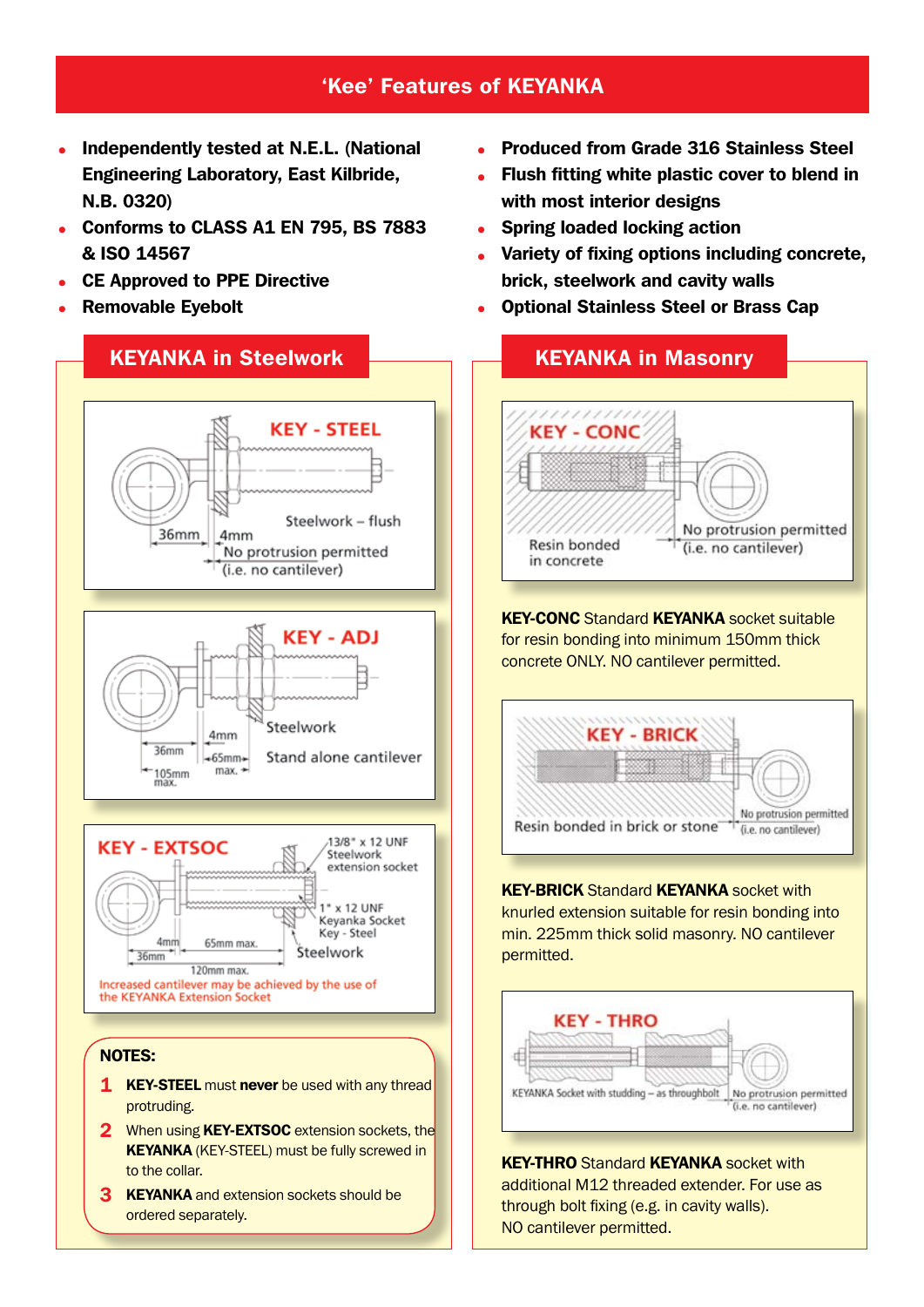# Cantilever Sockets for KEYANKA

### For Brickwork

| Code              | Max.<br><b>Cantilever</b><br>(mm) | Min. | Min.<br><b>Socket</b><br>Length<br>(mm) |
|-------------------|-----------------------------------|------|-----------------------------------------|
| <b>KA-CANT200</b> | 50                                | 150  | 200                                     |
| <b>KA-CANT225</b> | 75                                | 150  | 225                                     |
| <b>KA-CANT250</b> | 100                               | 150  | 250                                     |

#### For Concrete

| <b>Code</b>       | Max.<br><b>Cantilever</b><br>(mm) | Min.<br><b>Embedment</b><br>(mm) | Min.<br><b>Socket</b><br><b>Length</b><br>(mm) |
|-------------------|-----------------------------------|----------------------------------|------------------------------------------------|
| <b>KA-CANT175</b> | 65                                | 110                              | 175                                            |
| <b>KA-CANT200</b> | 75                                | 120                              | 195                                            |
| <b>KA-CANT225</b> | 100                               | 125                              | 225                                            |
| <b>KA-CANT270</b> | 125                               | 140                              | 265                                            |
| <b>KA-CANT335</b> | 150                               | 160                              | 310                                            |
| <b>KA-CANT380</b> | 175                               | 180                              | 355                                            |



**KEY-CANT** Knurled cantilever socket for use in conjunction with standard KEY-STEEL KEYANKA socket in concrete and masonry.

**Ringanka** A KEE SAFETY PRODUCT

### **Other Applications**

**KEYANKA** bracket to bridge void under floors, above ceilings or behind cladding. For direct axial loading only – unless the cladding etc. provides adequate resistance to bending. Use in conjunction with KEY-STEEL, or, if *A* is greater than 25mm, KEY-ADJ. KEYANKA bridge, sockets and locknuts should be ordered as separate items.





# Class A1 Anchor Devices

RINGANKA is a comprehensive range of Class A1 safety eyebolts conforming to EN 795, BS 7883 and ISO 14567.

RINGANKA eyebolts for use in brick, concrete and masonry have a 16mm diameter unthreaded shank to 'plug' a drilled hole, thus reducing the bending effects which would result in earlier failure during shear loading. These safety eyebolts can be used by fixing to an outside or inside face of a structural element adjacent to a window or other access. They are manufactured from either high tensile carbon steel with a galvanised or plastic-coated finish, or grade 316 stainless steel.

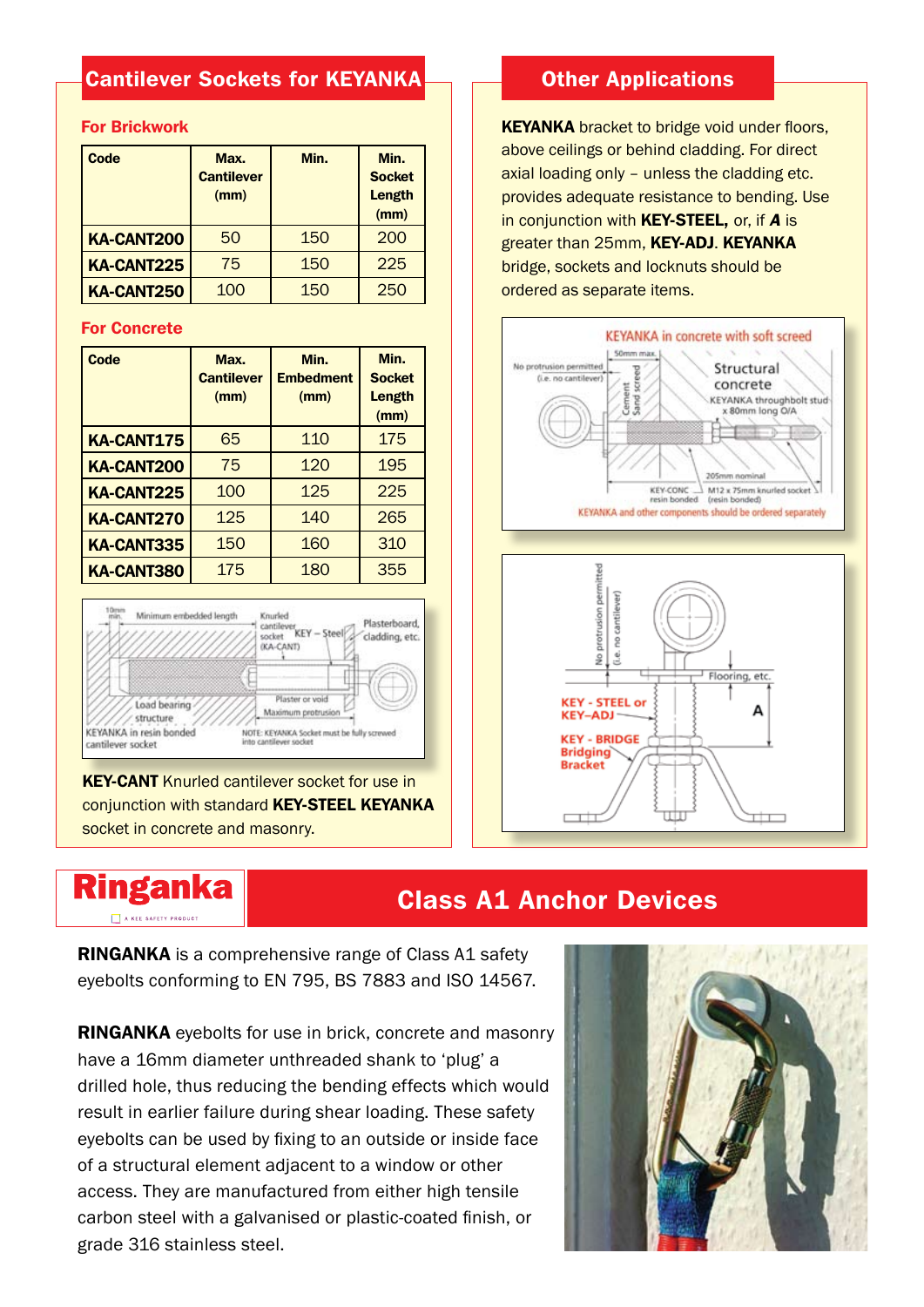# Periodic Inspection

BS7883 requires that, wherever possible, all safety anchor devices are removable for periodic inspection. This is easily achieved by using our Knurled Inserts in conjunction with our Resin Capsules. We also offer PPE Warning Discs, which are required for compliance with EN 795.

A M12 Female Threaded Knurled Inserts are available in lengths of 76mm, 102mm, 120mm, and 150mm to suit varying installation situations. N.B. 76mm sockets should ONLY

be used in DENSE concrete.

**B** 16mm diameter resin capsules should be used with M12 Female Threaded Knurled inserts.

C Threaded Connectors to extend eyebolts, for use as Through-Bolts (BS7883).

The associated All-Thread is also available.





100mm or 152mm shank length. Used in brick, concrete, etc. with chemically anchored socket and knurled insert. (BS 7883 Fig. 7)



Eyebolt extended with threaded connector and all-thread for use as a through-bolt in solid or cavity wall. (BS 7883 Fig. 9)





### Warning Disc

This is required to comply with EN 795. Each disc must state whether usage is for Fall Arrest, Fall Restraint, Rope Access or Work Positioning. They are available, printed with your company name (at extra cost). Polythene Sealing Washers are also available.



75mm shank length used ONLY on steel structures (BS 7883 Fig 9)